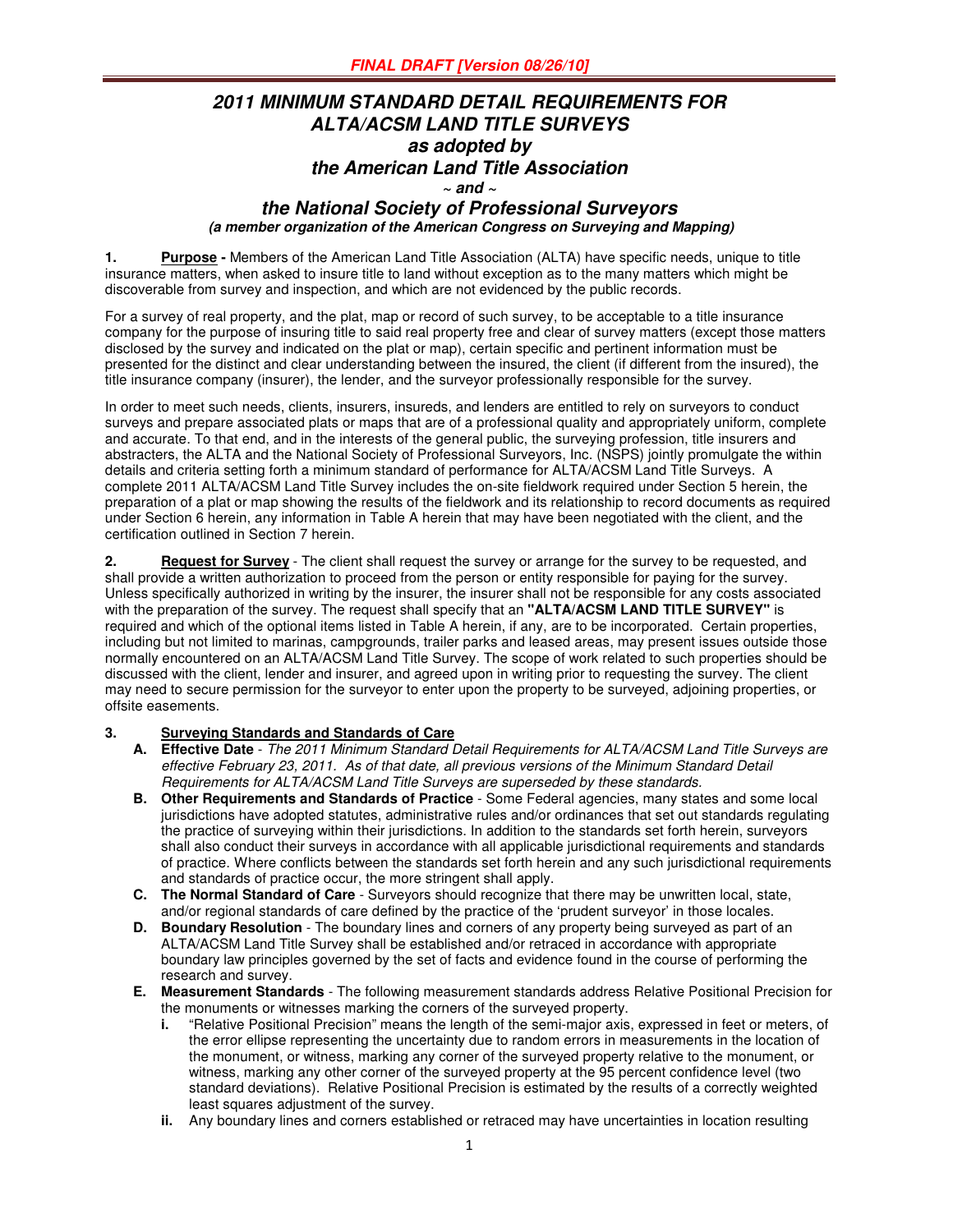from (1) the availability, condition, history and integrity of reference or controlling monuments, (2) ambiguities in the record descriptions or plats of the surveyed property or its adjoiners, (3) occupation or possession lines as they may differ from the written title lines, and (4) Relative Positional Precision. Of these four sources of uncertainty, only Relative Positional Precision is controllable, although due to the inherent errors in any measurement, it cannot be eliminated. The magnitude of the first three uncertainties can be projected based on evidence; Relative Positional Precision is estimated using statistical means (see Section 3.E.i. above and Section 3.E.v. below).

- **iii.** The first three of these sources of uncertainty must be weighed as part of the evidence in the determination of where, in the surveyor's opinion, the boundary lines and corners of the surveyed property should be located (see Section 3.D. above). Relative Positional Precision is a measure of how precisely the surveyor is able to monument and report those positions; it is not a substitute for the application of proper boundary law principles. A boundary corner or line may have a small Relative Positional Precision because the survey measurements were precise, yet still be in the wrong position (i.e. inaccurate) if it was established or retraced using faulty or improper application of boundary law principles.
- **iv.** For any measurement technology or procedure used on an ALTA/ACSM Land Title Survey, the surveyor shall (1) use appropriately trained personnel, (2) compensate for systematic errors, including those associated with instrument calibration, and (3) use appropriate error propagation and measurement design theory (selecting the proper instruments, geometric layouts, and field and computational procedures) to control random errors such that the maximum allowable Relative Positional Precision outlined in Section 3.E.v. below is not exceeded.
- **v.** The maximum allowable Relative Positional Precision for an ALTA/ACSM Land Title Survey is 2 cm (0.07 feet) plus 50 parts per million (based on the direct distance between the two corners being tested). It is recognized that in certain circumstances, the size or configuration of the surveyed property, or the relief, vegetation or improvements on the surveyed property will result in survey measurements for which the maximum allowable Relative Positional Precision may be exceeded. If the maximum allowable Relative Positional Precision is exceeded, the surveyor shall note the reason as explained in Paragraph 6.B.ix below.

**4. Records Research** - It is recognized that for the performance of an ALTA/ACSM Land Title Survey, the surveyor will be provided with appropriate data which can be relied upon in the preparation of the survey. The request for an ALTA/ACSM Land Title Survey shall set forth the current record description of the property to be surveyed or, in the case of an original survey, the current record description of the parent parcel that contains the property to be surveyed. Complete copies of the most recent title commitment, the current record description of the property to be surveyed (or, in the case of an original survey, the parent parcel), the current record descriptions of adjoiners, any record easements benefiting the property, the record easements or servitudes and covenants burdening the property (all hereinafter referred to collectively as "Record Documents"), documents of record referred to in the Record Documents, documents necessary to ascertain, if possible, the junior/senior relationship pursuant to Section 6.B.vii. below, and any other documents containing desired appropriate information affecting the property being surveyed, and to which the ALTA/ACSM Land Title Survey shall make reference, shall be provided to the surveyor for use in conducting the survey. Reference is made to Section 3.B. above.

**5. Field Work** - The Survey shall be performed on the ground (except as otherwise negotiated pursuant to Table A, Item 15 below, if selected by the client), and the field work shall include the following:

# **A. Monuments**

- **i.** The location and description of any monuments or lines that control the boundaries of the surveyed property.
- **ii.** The location, size and type of any monuments found (or set, if Table A, Item 1 is requested by the client, or if otherwise required – see Section 3.B. above) on the boundary of the surveyed property.

# **B. Rights of Way and Access**

- **i.** The distance from the appropriate corner or corners of the surveyed property to the nearest right of way line, if the surveyed property does not abut a right of way.
- **ii.** The name of any street, highway or other public or private way abutting the surveyed property, and the width and location of the travelled way relative to the nearest boundary line of the surveyed property.
- **iii.** Visible evidence of physical access (such as, but not limited to, curb cuts and driveways) to any abutting streets, highways or other public ways.
- **iv.** The location and character of vehicular, pedestrian or other forms of access by other than the apparent occupants of the surveyed property to or across the surveyed property, including, but not limited to driveways, alleys, private roads, sidewalks and footpaths observed in the process of conducting the survey.
- **v.** Without expressing a legal opinion as to ownership or nature, the location and extent of any potentially encroaching driveways, alleys, and other ways of access from adjoining properties onto the surveyed property observed in the process of conducting the survey.
- **vi.** Where documentation of the width or location of any abutting street, road or highway right of way was not disclosed in Record Documents provided to the surveyor or was not otherwise available from the controlling jurisdiction (see Section 6.C.iv. below), the evidence and location of parcel corners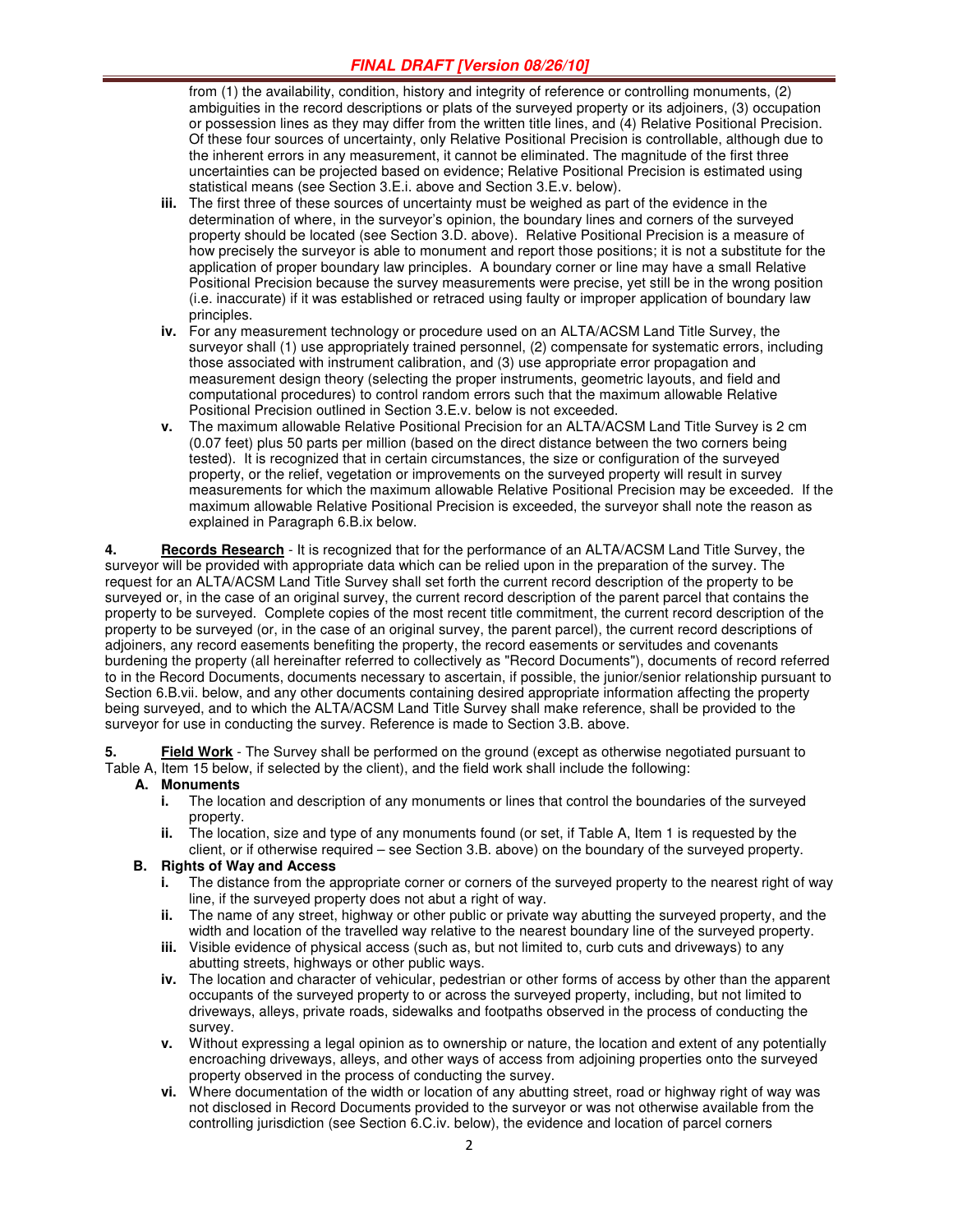recovered which might indicate the width or location of such right of way lines.

**vii.** Evidence of access to and from waters adjoining the surveyed property, such as paths, boat slips, launches, piers and docks observed in the process of conducting the survey.

# **C. Lines of Possession, and Improvements along the Boundaries**

- **i.** The character and location of evidence of possession or occupation along the perimeter of the surveyed property, both by the occupants of the surveyed property and by adjoiners, observed in the process of conducting the survey.
- **ii.** The character and location of all walls, buildings, fences, and other improvements within five feet of each side of the boundary lines, observed in the process of conducting the survey.
- **iii.** Without expressing a legal opinion as to the ownership or nature of the potential encroachment, the evidence, location and extent of potentially encroaching structural appurtenances and projections observed in the process of conducting the survey, such as fire escapes, bay windows, windows and doors that open out, flue pipes, stoops, eaves, cornices, areaways, steps, trim, etc., by or onto adjoining property, or onto rights of way, easements or setback lines disclosed in Record Documents provided to the surveyor.

# **D. Buildings**

Based on the normal standard of care, the location of all buildings on the surveyed property shown perpendicular to the nearest perimeter boundary line(s) and expressed to the appropriate degree of precision.

# **E. Easements and Servitudes**

- **i.** Evidence of any easements or servitudes burdening the surveyed property, disclosed in the Record Documents provided to the surveyor and observed in the process of conducting the survey.
- **ii.** Evidence of easements or servitudes not disclosed in the Record Documents provided to the surveyor, but observed in the process of conducting the survey, such as those created by roads; rights of way; water courses; ditches; drains; telephone, fiber optic lines, or electric lines; water, sewer, oil or gas pipelines on or across the surveyed property and on adjoining properties if they appear to affect the surveyed property.
- **iii.** Surface indications of underground easements or servitudes on or across the surveyed property observed in the process of conducting the survey.
- **iv.** Evidence of use of the surveyed property by other than the apparent occupants observed in the process of conducting the survey.

# **F. Cemeteries**

As accurately as the evidence permits, the location of cemeteries, gravesites, and burial grounds (i) disclosed in the Record Documents provided to the surveyor, or (ii) observed in the process of conducting the survey.

# **G. Water Features**

- **i.** The location of springs, together with the location of ponds, lakes, streams, and rivers bordering on or running through the surveyed property, observed during the process of conducting the survey. See Table A, Item 19 for wetlands locations.
- **ii.** The location of any water boundary on the surveyed property. The attribute(s) of the water feature located (e.g. top of bank, edge of water, high water mark, etc.) should be congruent with the boundary as described in the record description or, in the case of an original survey, in the new description. (See Section 6.B.vi. below).

**6. Plat or Map** - A plat or map of an ALTA/ACSM Land Title Survey shall show the following information. Where dimensioning is appropriate, dimensions shall be in accordance with the appropriate standard of care.

#### **A. The evidence and locations gathered during the field work as outlined in Section 5 above**

# **B. Boundary, Descriptions, Dimensions and Closures**

- **i.** The current record description of the surveyed property, and any new description of the surveyed property that was prepared in conjunction with the survey, including a statement explaining why the new description was prepared. Preparation of a new description should be avoided unless deemed necessary or appropriate by the surveyor and insurer. Preparation of a new description should also generally be avoided when the record description is a lot or block in a platted, recorded subdivision.
- **ii.** The location and description of any monuments, lines or other evidence that control the boundaries of the surveyed property or that were otherwise relied upon in establishing or retracing the boundaries of the surveyed property, and the relationship of that evidence to the surveyed boundary. In some cases, this will require notes on the plat or map.
- **iii.** All distances and directions identified in the record description of the surveyed property (and in the new description, if one was prepared). Where a measured or calculated dimension differs from the record by an amount deemed significant by the surveyor, such dimension shall be shown in addition to, and differentiated from, the corresponding record dimension.
- **iv.** The directional, distance and curve data necessary to compute a mathematical closure of the surveyed boundary. A note if the record description does not mathematically close. The basis of bearings and, when it differs from the record basis, the difference.
- **v.** The remainder of any recorded lot or existing parcel, when the surveyed property is composed of only a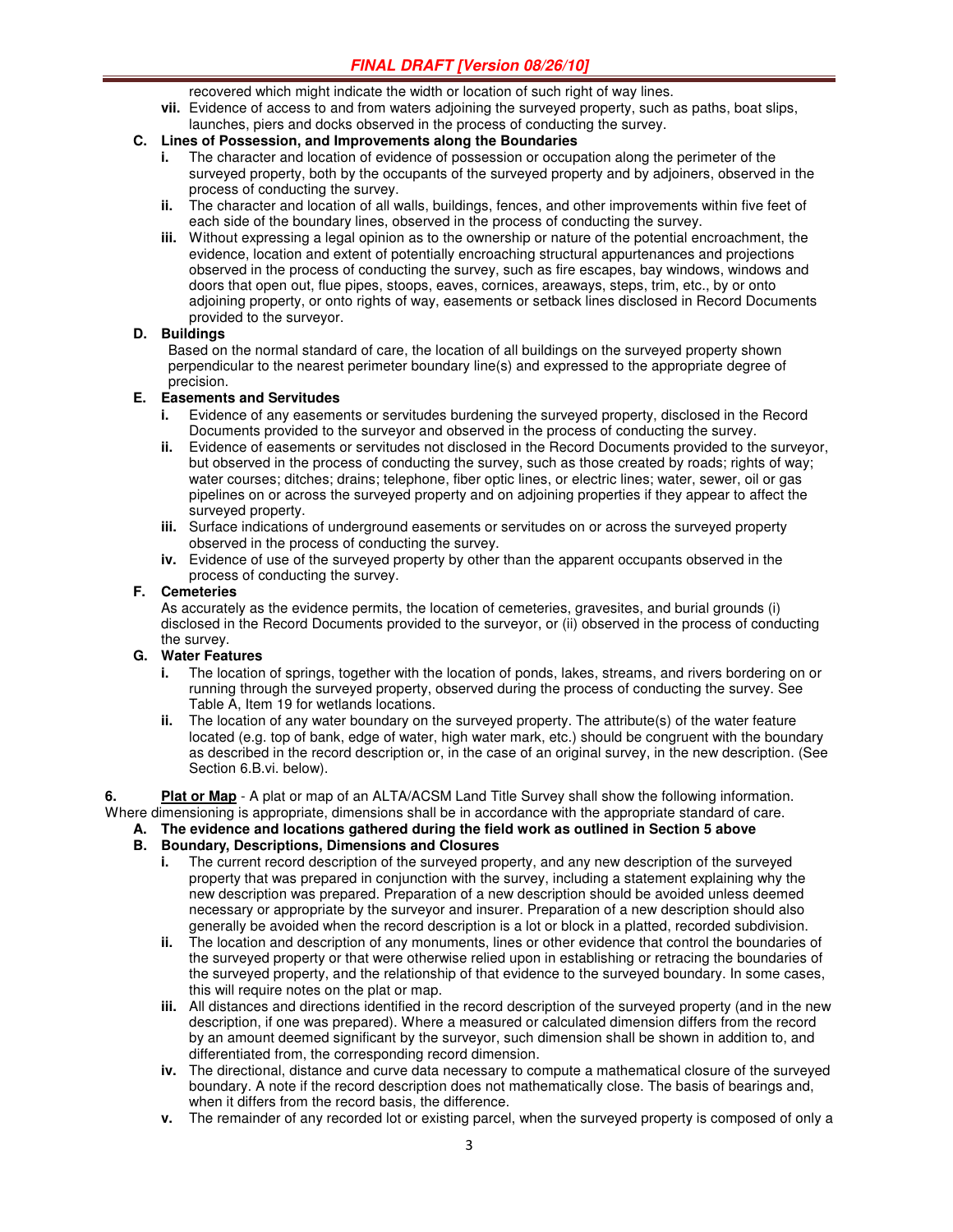portion of such lot or parcel, shall be graphically depicted. Such remainder does not need to be included as part of the actual survey, except to the extent necessary to locate the lines and corners of the surveyed property, and it need not be fully dimensioned or drawn at the same scale as the surveyed property.

- **vi.** When the surveyed property includes a water boundary, a note on the face of the plat or map noting the date the boundary was measured, which attribute(s) of the water feature was/were located, and the caveat that the boundary is subject to change due to natural causes and that it may or may not represent the actual location of the limit of title. When the surveyor is aware of natural or artificial realignments or changes in such boundaries, the extent of those changes and facts shall be shown or explained.
- **vii.** The relationship of the boundaries of the surveyed property (i.e. contiguity, gaps, or overlaps) with its adjoiners, where ascertainable from Record Documents and/or from field evidence gathered during the process of conducting the survey of the property being surveyed. If the surveyed property is composed of multiple parcels, the extent of any gaps or overlaps between those parcels shall be identified. Where gaps or overlaps are identified, the surveyor shall, prior to preparation of the final plat or map, disclose this to the insurer and client for determination of a course of action concerning junior/senior rights.
- **viii.** When, in the opinion of the surveyor, the results of the survey differ significantly from the record, or if a fundamental decision related to the boundary resolution is not clearly reflected on the plat or map, the surveyor shall explain this information with notes on the face of the plat or map.
- **ix.** A note on the face of the plat or map explaining the site conditions that resulted in a Relative Positional Precision that exceeds the maximum allowed under Section 3.D.v. of these standards.
- **x.** A note on the face of the plat or map identifying the title commitment/policy number, effective date and name of the insurer for any title work provided to the surveyor.

# **C. Easements, Servitudes, Rights of Way, Access and Record Documents**

- **i.** The width and recording information of all plottable rights of way, easements and servitudes burdening and benefitting the property surveyed, as evidenced by Record Documents which have been provided to the surveyor.
- **ii.** A note regarding any right of way, easement or servitude evidenced by a Record Document which has been provided to the surveyor (a) the location of which cannot be determined from the record document, or (b) of which there was no observed evidence at the time of the survey, or (c) that is a blanket easement, or (d) that is not on, or does not touch, the surveyed property, or (e) that limits access to an otherwise abutting right of way, or (f) in cases where the surveyed property is composed of multiple parcels, which of such parcels the various rights of way, easements, and servitudes cross.
- **iii.** A note if no physical access to a public way was observed in the process of conducting the survey.
- **iv.** The width of abutting rights of way and the source of such information (a) where available from the controlling jurisdiction or (b) where disclosed in Record Documents provided to the surveyor.
- **v.** The identifying titles of all recorded plats, filed maps, right of way maps, or similar documents which the survey represents, wholly or in part, with their recording or filing data.
- **vi.** For non-platted adjoining land, names and recording data identifying adjoining owners according to current public records. For platted adjoining land, the recording data of the subdivision plat.
- **vii.** Platted setback or building restriction lines which appear on recorded subdivision plats or which were disclosed in Record Documents provided to the surveyor.

#### **D. Presentation**

- **i.** The survey shall be drawn on a sheet of not less than 8 ½ by 11 inches in size at a legible, standard engineering scale, with that scale clearly indicated in words or numbers and with a graphic scale. When recordation or filing of a plat or map is required by law, such plat or map shall be produced in recordable form. The boundary of the surveyed property drawn in a manner that distinguishes it from other lines on the survey. A north arrow (with north to the top of the drawing when practicable), a legend of symbols and abbreviations, and a vicinity map showing the property in reference to nearby highway(s) or major street intersection(s).
- **ii.** Supplementary or detail diagrams when necessary.
- **iii.** If there are no visible buildings on the surveyed property, a note stating "No buildings existing on the surveyed property" shall appear on the face on the survey.
- **iv.** The surveyor's project number (if any), and the name, registration or license number, signature, seal, street address, telephone number, and email address of the surveyor who performed the survey. The date(s) of any revisions made by said surveyor.
- **v.** Sheet numbers where the survey is composed of more than one sheet.
- **vi.** The caption "ALTA/ACSM Land Title Survey."

**7. Certification -** The plat or map of an ALTA/ACSM Land Title Survey shall bear only the following certification, unaltered, except as may be required pursuant to Section 3.B. above:

To (name of insured, if known), (name of lender, if known), (name of insurer, if known), (names of others as negotiated with the client):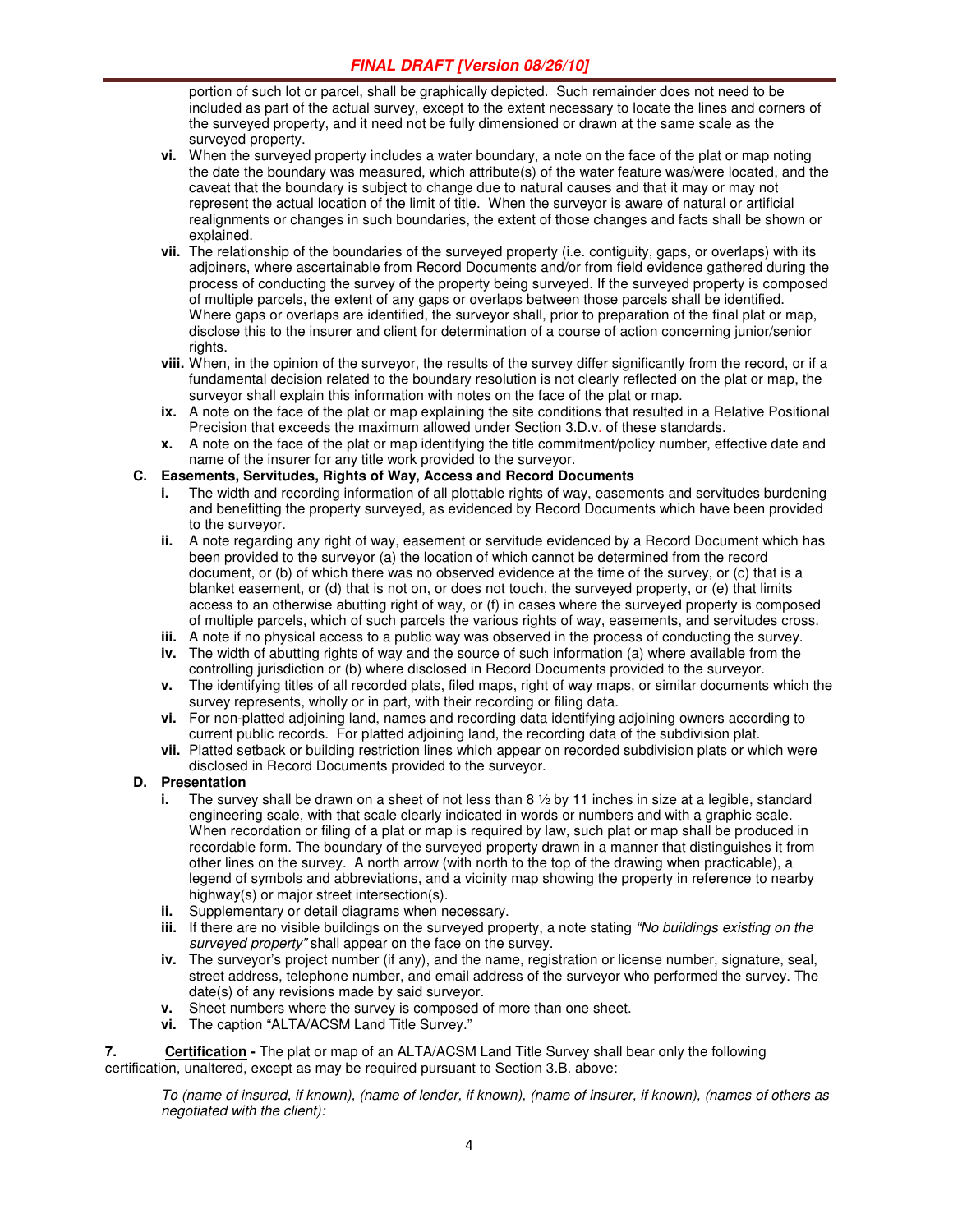This is to certify that this map or plat and the survey on which it is based were made in accordance with the 2011 Minimum Standard Detail Requirements for ALTA/ACSM Land Title Surveys, jointly established and adopted by ALTA and NSPS, and includes Items of Table A thereof. The field work was completed on

Date of Plat or Map: (Surveyor's signature, printed name and seal with Registration/License Number)

8. Deliverables - The surveyor shall furnish copies of the plat or map of survey to the insurer and client, and as otherwise negotiated with the client. Hard copies shall be on durable and dimensionally stable material of a quality standard acceptable to the insurer. Digital copies of the survey may be provided in addition to, or in lieu of, hard copies in accordance with the terms of the contract. When required by law or requested by the client, the plat or map shall be produced in recordable form and recorded or filed in the appropriate office or with the appropriate agency.

# TABLE A

\*\*\*\*\*\*\*

\*\*\*\*\*\*\*

\*\*\*\*\*\*\*

\*\*\*\*\*\*\*

\*\*\*\*\*\*\*

\*\*\*\*\*\*\*

 $******$ 

# **OPTIONAL SURVEY RESPONSIBILITIES AND SPECIFICATIONS**

NOTE: The items of Table A must be negotiated between the surveyor and client. It may be necessary for the surveyor to qualify or expand upon the description of these items (e.g., in reference to Item  $6(b)$ , there may be a need for an interpretation of a restriction). The surveyor cannot make a certification on the basis of an interpretation or opinion of another party. Notwithstanding Table A Items 5 and 11(b), if an engineering design survey is desired as part of an ALTA/ACSM Land Title Survey, such services should be negotiated under Table A, item 22.

If checked, the following optional items are to be included in the ALTA/ACSM LAND TITLE SURVEY, except as otherwise qualified (see note above):

- $\mathbf{1}$ . Monuments placed (or a reference monument or witness to the corner) at all major corners of the boundary of the property, unless already marked or referenced by existing monuments or witnesses.
- 2. Address(es) if disclosed in Record Documents, or observed while conducting the survey.
- 3. Flood zone classification (with proper annotation based on federal Flood Insurance Rate Maps or the state or local equivalent) depicted by scaled map location and graphic plotting only.
- Gross land area (and other areas if specified by the client). 4.
- 5. Vertical relief with the source of information (e.g. ground survey or aerial map), contour interval, datum, and originating benchmark identified.
- 6. (a) Current zoning classification, as provided by the insurer.
	- (b) Current zoning classification and building setback requirements, height and floor space area restrictions as set forth in that classification, as provided by the insurer. If none, so state.
- $Z_{\rm r}$ (a) Exterior dimensions of all buildings at ground level.
	- (b) Square footage of:

\*\*\*\*\*\*\*

 $******$ 

\*\*\*\*\*\*\*

\*\*\*\*\*\*\*

\*\*\*\*\*\*\*

- (1) exterior footprint of all buildings at ground level.
- (2) other areas as specified by the client.
- (c) Measured height of all buildings above grade at a location specified by the client. If no location is specified, the point of measurement shall be identified.
- 8. Substantial features observed in the process of conducting the survey (in addition to the improvements and features required under Section 5 above) such as parking lots, billboards, signs, swimming pools, landscaped areas, etc.
- Striping, number and type (e.g. handicapped, motorcycle, regular, etc.) of parking spaces in 9. parking areas, lots and structures.
- $10.$ (a) Determination of the relationship and location of certain division or party walls designated by the client with respect to adjoining properties (client to obtain necessary permissions).
	- (b) Determination of whether certain walls designated by the client are plumb (client to obtain necessary permissions).